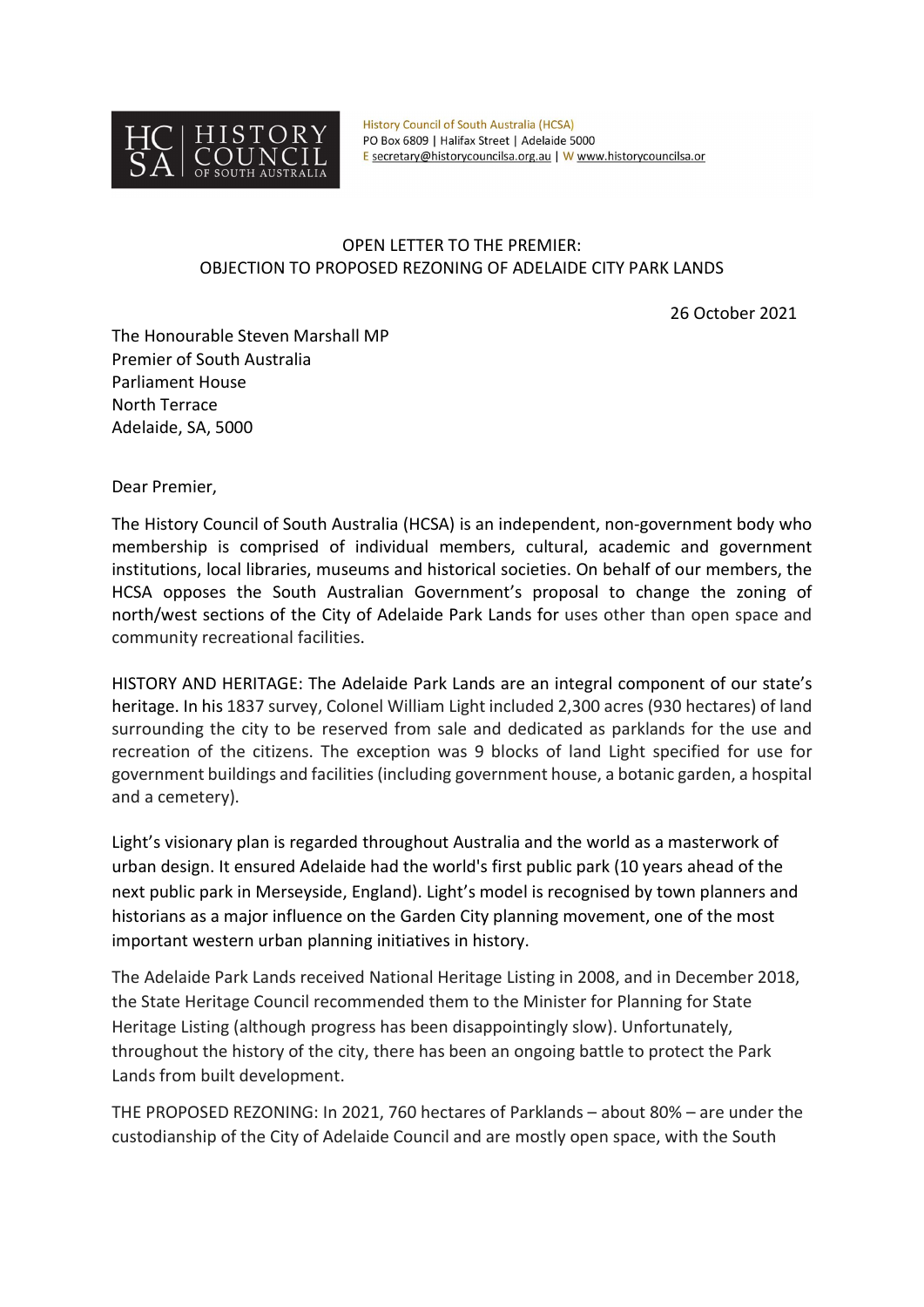Australia Government the custodian of the remaining 20% (comprising government buildings and facilities and the (mostly open space) Adelaide Botanic Gardens).

The highly controversial Planning and Design Code, introduced this year (2021), designates the 80% as the Adelaide Park Lands Zone. The remaining 20% of the Parklands is divided into different Zones and Subzones with variously named Precincts designated by the Government.

The HCSA objects to the Government's proposal to acquire the below listed land for Government purposes, and to rezone it for uses other than open space and community recreational facilities.

The Park Lands proposed for acquisition for Government purposes (stated in Attachment A of the consultation paper) include:

- rezoning land at Port Road, North Terrace, War Memorial Drive and Gaol Road from Adelaide Park Lands Zone to City Riverbank Zone and apply the Health Subzone. The intention being to extend the designated medical precinct to Parklands on which the old gaol, police barracks and historical olive grove sit to service the proposed Women's and Children's Hospital. The Government proposes converting the State heritage listed Old Adelaide Gaol and Police Barracks into biomedical and ancillary health services.
- Rezoning land at Montefiore Road, North Terrace and Festival Drive from Adelaide Park Lands Zone to City Riverbank Zone and apply the Entertainment Subzone. The intention being to extend the designated entertainment precinct to the west of the Morphett Street bridge and claim this section of the Parklands for a sports arena.
- Rezoning land around Frome Road from Adelaide Park Lands Zone to City Riverbank Zone and apply the Innovation Subzone. The intention being to extend the designated innovation precinct by rezoning a small portion of the Parkland adjacent to the Botanic High School.
- To apply the new Riverbank Subzone to land around War Memorial Drive, Victoria Drive, King William Road, Montefiore Road and Park Terrace which is currently in the Adelaide Park Lands Zone, the intention being to provide opportunities for a riverbank or waterfront precinct, and to sublet sub-let the riverbank to commercial activities, such as retail and hospitality, and allow for low-rise buildings (up to 2 stories) on the riverbank to house these commercial activities.

The HCSA strongly objects to each of these proposals that will decrease the area of the green belt encompassing the city.

We argue that, as a hallmark of the city's original design, which has maintained elements of its historical layout for more than 170 years, the Adelaide Park Lands are of great historical and heritage significance. They continue to be a unique and highly valued aspect of our wonderful city and are important to the identity of South Australia. We also suggest that, as there is little Kaurna land in the Adelaide area that has not been built over or bitumenised, it is disrespectful to build over the few remaining natural areas. In addition, global warming is increasingly recognised as an eminent threat to city dwellers' lifestyles; planners recognise